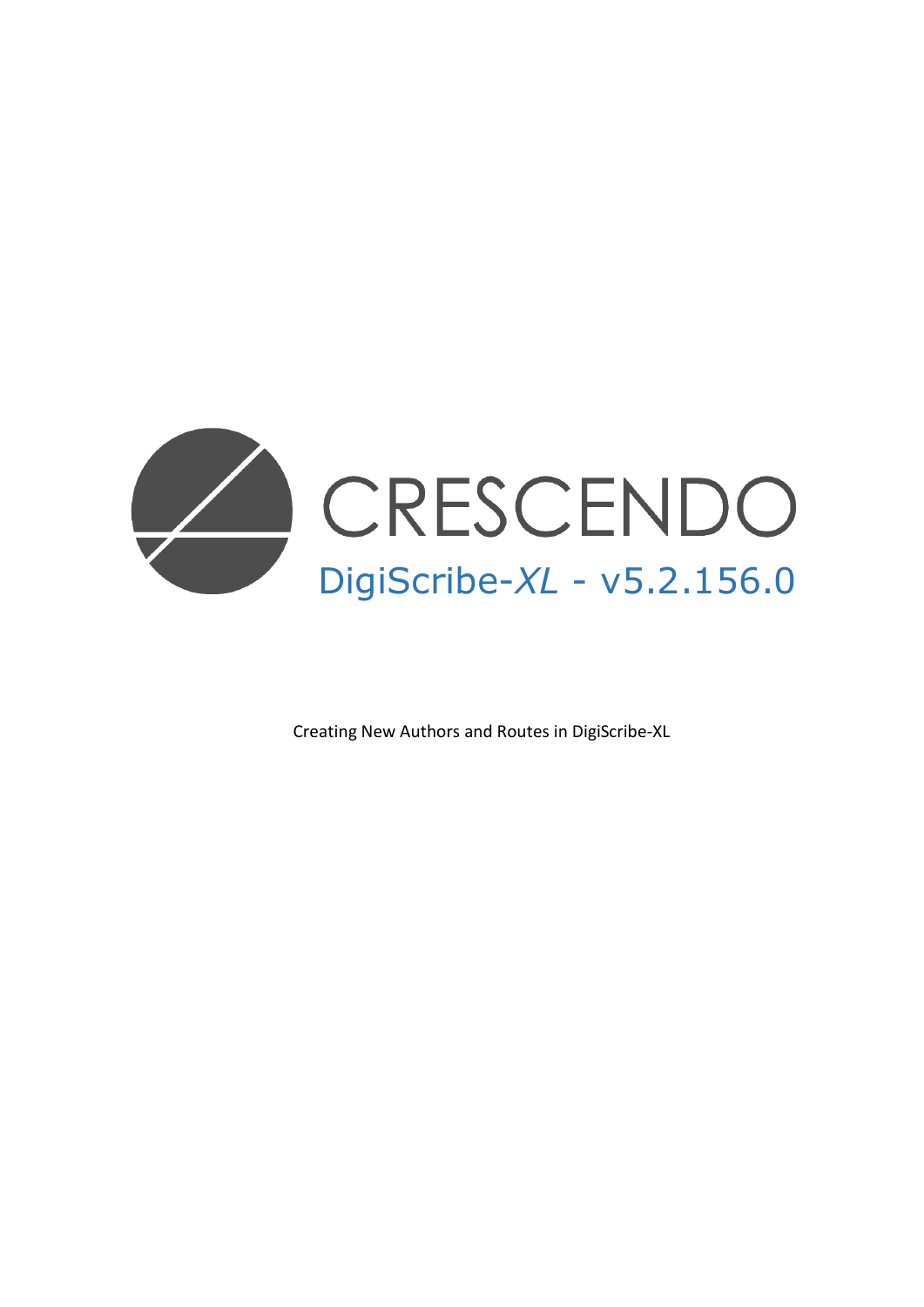

#### **Overview**

The following is a guide to creating new Authors for a standard routing scenario i.e. single route per Author.

### **Login to DigiScribe-XL Console**

To login to the DigiScribe-XL Console double click the desktop icon.



(Your Systems Administrator will know the User ID and Password to log into the DigiScribe-XL Console)

Once logged in you will be presented with the Master View of all the dictations in the system.

### **Step 1 - Adding a New Author**

To begin go to the Profiles menu and select User Setup Profiles and Author.

|      | <mark>C.º</mark> Crescendo DigiScribe-XL Console --- Login: 999 - ADMI |                       |                                                |          |                  |  |  |  |  |  |  |  |
|------|------------------------------------------------------------------------|-----------------------|------------------------------------------------|----------|------------------|--|--|--|--|--|--|--|
| File | System                                                                 |                       | Management Export/Import<br>Help<br>Profiles L |          |                  |  |  |  |  |  |  |  |
|      |                                                                        | System Profiles       |                                                |          |                  |  |  |  |  |  |  |  |
|      |                                                                        | User Setup Profiles > |                                                | Facility |                  |  |  |  |  |  |  |  |
|      |                                                                        |                       |                                                |          | Author           |  |  |  |  |  |  |  |
|      |                                                                        |                       |                                                |          | Transcriptionist |  |  |  |  |  |  |  |
|      |                                                                        |                       |                                                |          | User Group       |  |  |  |  |  |  |  |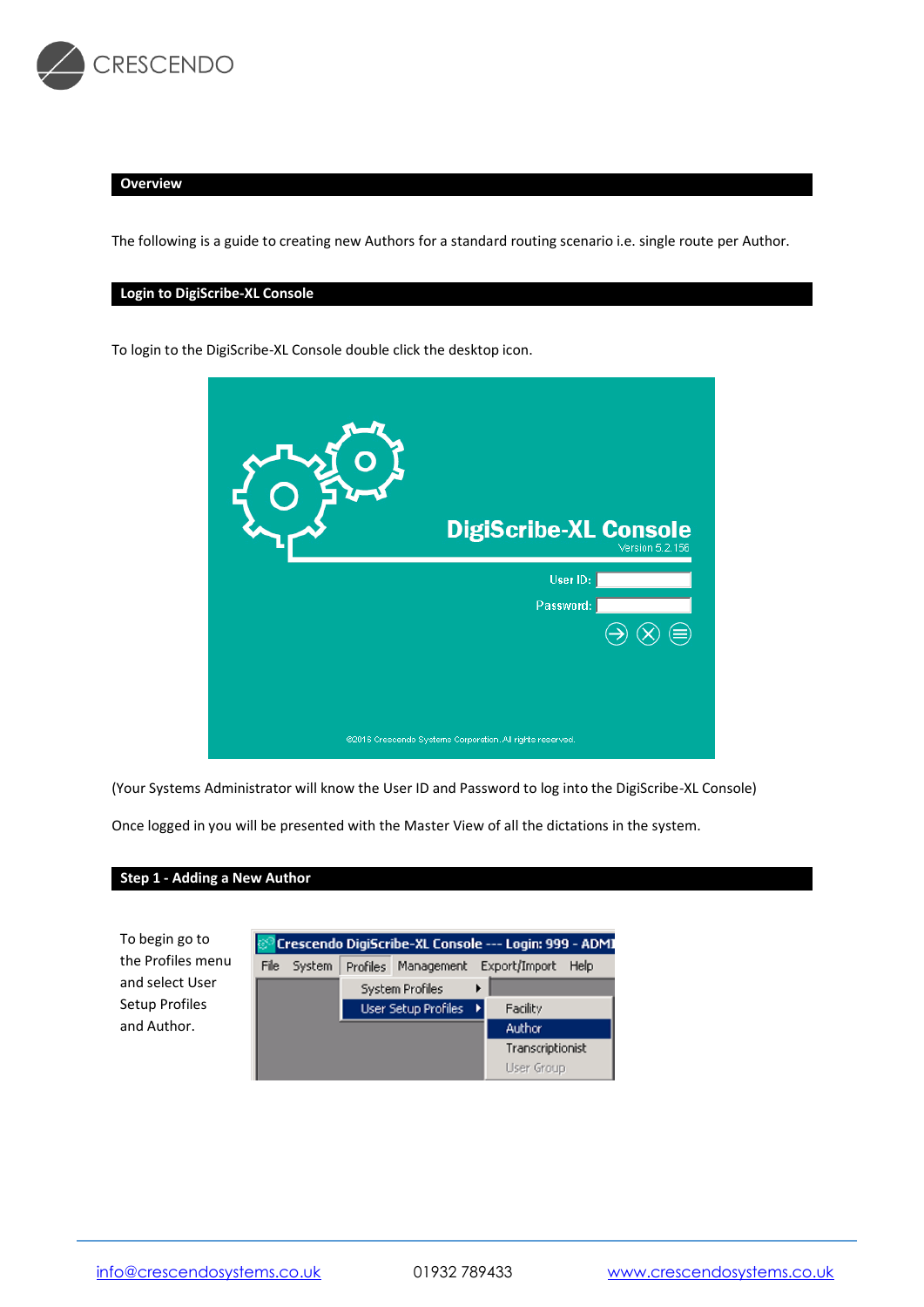

Select an existing Author from the list and click on 'Clone' to copy an existing user.

|              | <b>Author Profile</b> |           |                                                                                               |     |                      |           | $\blacksquare$   |
|--------------|-----------------------|-----------|-----------------------------------------------------------------------------------------------|-----|----------------------|-----------|------------------|
| Author ID    |                       |           |                                                                                               |     |                      |           |                  |
|              | 1010 - Owen, Ryan     |           | $\div$                                                                                        |     |                      |           | Clone            |
|              |                       |           |                                                                                               |     |                      |           | Done             |
|              |                       |           | Author   Dictation Profile   Personal Info   Facility List   Mail / Alert   Security   Dragon |     |                      |           |                  |
|              | Search                | Field     |                                                                                               |     |                      |           |                  |
|              |                       | Author ID | ▼∣                                                                                            |     | Voice                |           | AutoText         |
|              |                       |           |                                                                                               |     |                      |           |                  |
|              | Author ID             | Last Name | <b>First Name</b>                                                                             | L/O | <b>Trusted Alias</b> | <b>SP</b> | $\blacktriangle$ |
|              | 1001                  | Davies    | Bill                                                                                          | No  |                      | No        |                  |
|              | 1002                  | Smith     | John                                                                                          | No  |                      | No        |                  |
|              | 1003                  | Taylor    | David                                                                                         | No  |                      | No        |                  |
|              | 1004                  | Jones     | Sandra                                                                                        | No  |                      | No        |                  |
|              | 1005                  | Williams  | Gordon                                                                                        | No  |                      | No        |                  |
|              | 1006                  | Anderson  | Beth                                                                                          | No  |                      | No        |                  |
|              | 1007                  | Lucas     | Robert                                                                                        | No  |                      | No        |                  |
|              | 1008                  | Russell   | Andy                                                                                          | No  |                      | No        |                  |
|              | 1009                  | Morgan    | Julie                                                                                         | No  |                      | No        |                  |
|              | 1010                  | Owen      | Ryan                                                                                          | No  |                      | No        |                  |
|              |                       |           |                                                                                               |     |                      |           |                  |
|              |                       |           |                                                                                               |     |                      |           |                  |
|              |                       |           |                                                                                               |     |                      |           |                  |
|              |                       |           |                                                                                               |     |                      |           |                  |
|              | New                   | Edit      | Delete<br>Print Preview                                                                       |     |                      |           | Update<br>Cancel |
|              |                       |           |                                                                                               |     |                      |           |                  |
| 11 Author(s) |                       |           |                                                                                               |     |                      |           |                  |

 $\equiv$ 

Fill out the details for the user. Only the first 4 fields need to be completed.

| Add Author                                            |                                                                                                                      | $\mathbf{x}$ |  |  |  |  |  |  |
|-------------------------------------------------------|----------------------------------------------------------------------------------------------------------------------|--------------|--|--|--|--|--|--|
|                                                       |                                                                                                                      |              |  |  |  |  |  |  |
| Author ID                                             | (Numeric only)                                                                                                       | ŪΚ           |  |  |  |  |  |  |
| LastName :                                            |                                                                                                                      | Cancel       |  |  |  |  |  |  |
| FirstName :                                           |                                                                                                                      |              |  |  |  |  |  |  |
| Password :                                            |                                                                                                                      |              |  |  |  |  |  |  |
| Trusted alias:                                        |                                                                                                                      |              |  |  |  |  |  |  |
| Gender<br>$C$ Female<br>G Male                        | A SP subscriber must have a gender<br>defined at creation.<br>The gender cannot be changed<br>after SP subscription. |              |  |  |  |  |  |  |
| Listen Only<br>No Access to my jobs (by other Author) |                                                                                                                      |              |  |  |  |  |  |  |
| C Access only my jobs                                 |                                                                                                                      |              |  |  |  |  |  |  |
| Access my jobs and other jobs in my facility          |                                                                                                                      |              |  |  |  |  |  |  |
| Access my jobs and all system jobs                    |                                                                                                                      |              |  |  |  |  |  |  |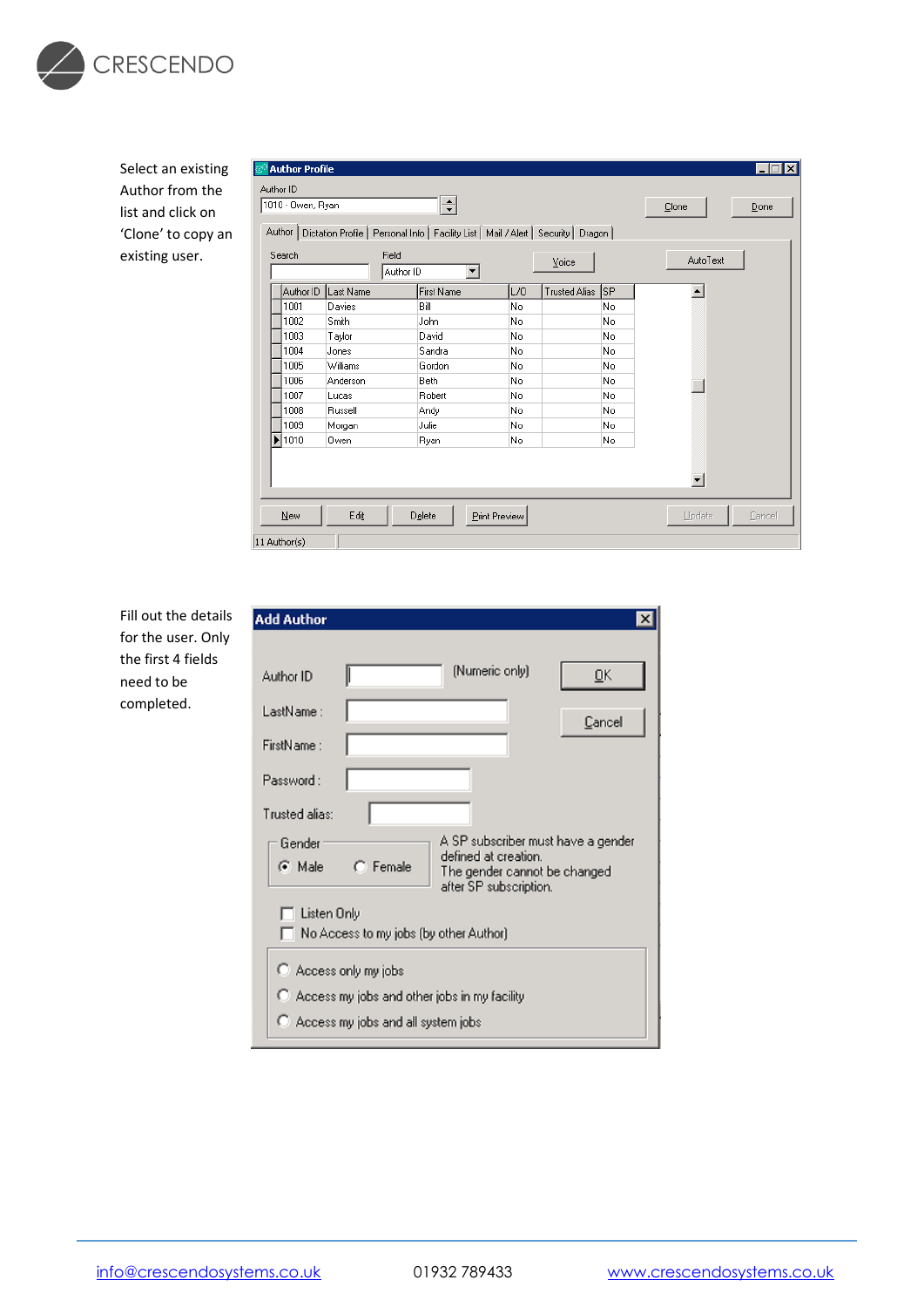

Author ID is usually the next available in sequence and the password is generally set the same as the Author ID. Click on 'OK' when done.

| <b>Add Author</b>     |                                        |                                                                                                                      |        |  |  |  |  |  |
|-----------------------|----------------------------------------|----------------------------------------------------------------------------------------------------------------------|--------|--|--|--|--|--|
| Author ID             | 1011                                   | (Numeric only)                                                                                                       | OΚ     |  |  |  |  |  |
| LastName:             | Bloggs                                 |                                                                                                                      | Cancel |  |  |  |  |  |
| FirstName :           | Dr Joe                                 |                                                                                                                      |        |  |  |  |  |  |
| Password :            | ×××∗                                   |                                                                                                                      |        |  |  |  |  |  |
| Trusted alias:        |                                        |                                                                                                                      |        |  |  |  |  |  |
| Gender<br>G Male      | $C$ Female                             | A SP subscriber must have a gender<br>defined at creation.<br>The gender cannot be changed<br>after SP subscription. |        |  |  |  |  |  |
| Listen Only           | No Access to my jobs (by other Author) |                                                                                                                      |        |  |  |  |  |  |
| C Access only my jobs |                                        |                                                                                                                      |        |  |  |  |  |  |
|                       |                                        | C Access my jobs and other jobs in my facility                                                                       |        |  |  |  |  |  |
|                       | Access my jobs and all system jobs     |                                                                                                                      |        |  |  |  |  |  |

The new Author will now appear in the list.

| Search    |                 | Field<br>Author ID | ▼          |     | Voice                |    | AutoText         |
|-----------|-----------------|--------------------|------------|-----|----------------------|----|------------------|
| Author ID | Last Name       |                    | First Name | L/O | <b>Trusted Alias</b> | SP | $\blacktriangle$ |
| 1001      | Dr 1            |                    |            | No  |                      | No |                  |
| 1002      | Dr 2            |                    |            | No  |                      | No |                  |
| 1003      | Dr <sub>3</sub> |                    |            | No  |                      | No |                  |
| 1004      | Dr 4            |                    |            | No  |                      | No |                  |
| 1005      | Dr 5            |                    |            | No  |                      | No |                  |
| 1006      | Dr 6            |                    |            | No  |                      | No |                  |
| 1007      | Dr 7            |                    |            | No  |                      | No |                  |
| 1008      | Dr 8            |                    |            | No  |                      | No |                  |
| 1009      | Dr 9            |                    |            | No  |                      | No |                  |
| 1010      | Dr10            |                    |            | No  |                      | No |                  |
| 1011      | Bloggs          |                    | Dr Joe     | No  |                      | No |                  |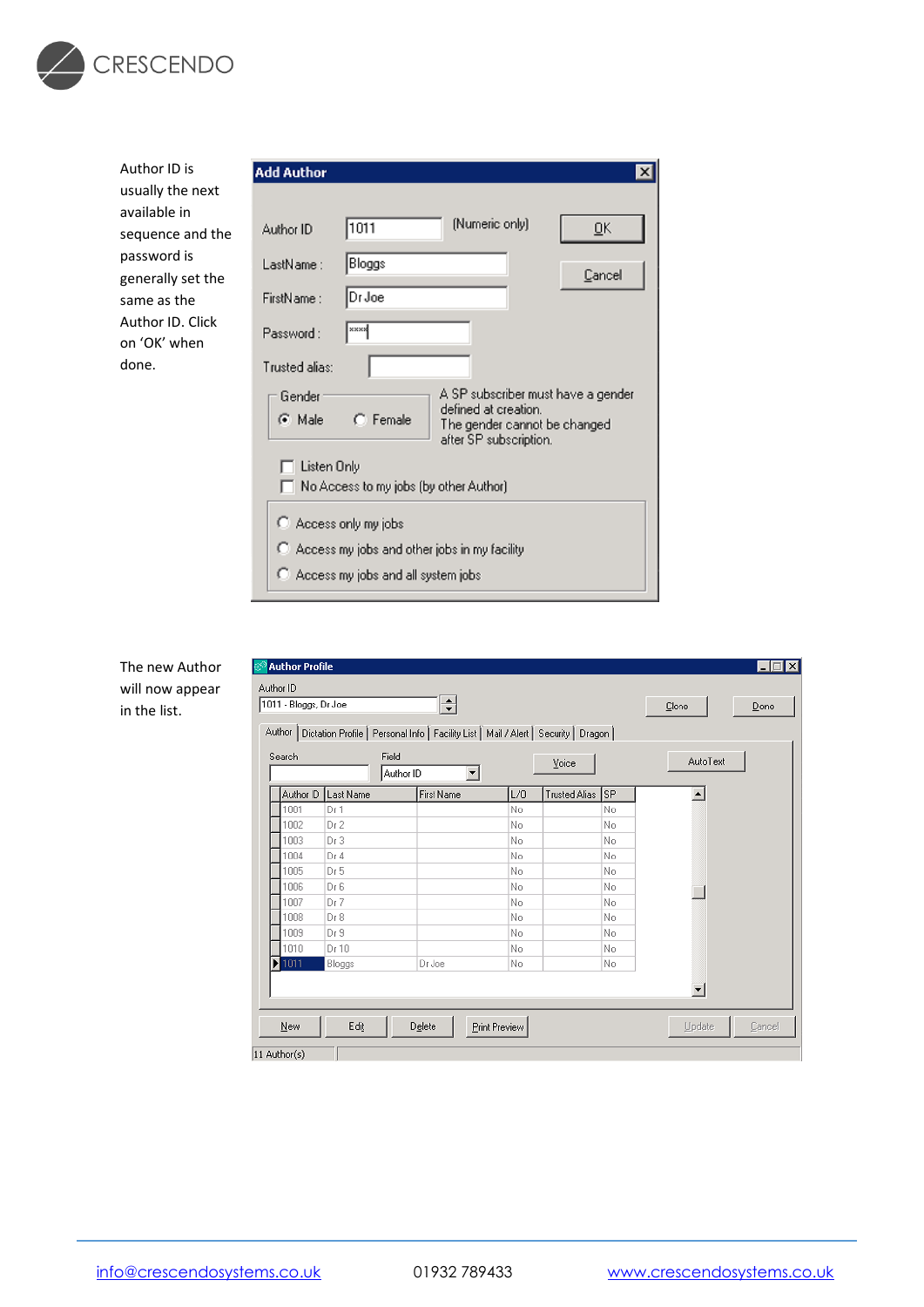

# **Step 2 - Creating a New Route**

Go to the Profiles menu and select System Profiles and Routing.

| Crescendo DigiScribe-XL Console --- Login: 999 - ADN |             |                                        |                       |  |              |  |  |  |  |  |  |
|------------------------------------------------------|-------------|----------------------------------------|-----------------------|--|--------------|--|--|--|--|--|--|
|                                                      | File System | Profiles Management Export/Import Help |                       |  |              |  |  |  |  |  |  |
|                                                      |             | System Profiles                        |                       |  | Phone Server |  |  |  |  |  |  |
|                                                      |             |                                        | User Setup Profiles ▶ |  | Routina      |  |  |  |  |  |  |

Click on 'New' to create a Route for the new Author.

| łе | <b>Routing Profile</b><br>⊠<br>$\blacksquare$ loj |                    |        |          |               |      |        |                    |  |  |  |
|----|---------------------------------------------------|--------------------|--------|----------|---------------|------|--------|--------------------|--|--|--|
|    | 1001                                              |                    |        |          |               |      |        | Done               |  |  |  |
|    | Routing Group<br>Profile                          |                    |        |          |               |      |        |                    |  |  |  |
|    | Field<br>Search                                   |                    |        |          |               |      |        |                    |  |  |  |
|    | Route ID                                          |                    |        |          |               |      |        |                    |  |  |  |
|    | Route ID                                          | Route Name         | Author | Facility | Work Type     | Dept |        | Priority Sub Order |  |  |  |
|    | <b>1001</b>                                       | <b>Bill Davies</b> | 1001   | 01       | ×             | ×    | ×      | 0                  |  |  |  |
|    | 1002                                              | John Smith         | 1002   | 01       | ×             | ×    | ×      | 0                  |  |  |  |
|    | 1003                                              | David Taylor       | 1003   | 01       | ×             | ×    | ×      | 0                  |  |  |  |
|    | 1004                                              | Sandra Jones       | 1004   | 01       | ×             | ×    | ×      | 0                  |  |  |  |
|    | 1005                                              | Gordon Williams    | 1005   | 01       | ×             | ×    | ×      | 0                  |  |  |  |
|    | 1006                                              | Beth Anderson      | 1006   | 01       | ×             | ×    | ×      | 0                  |  |  |  |
|    | 1007                                              | Robert Lucas       | 1007   | 01       | ×             | ×    | ×      | 0                  |  |  |  |
|    | 1008                                              | Andy Russell       | 1008   | 01       | ×             | ×    | ×      | $\overline{0}$     |  |  |  |
|    | 1009                                              | Julie Morgan       | 1009   | 01       | ×             | ×    | ×      | $\overline{0}$     |  |  |  |
|    |                                                   |                    |        |          |               |      |        |                    |  |  |  |
|    | New                                               | Edit               | Delete |          | Print Preview |      | Update | Cancel             |  |  |  |
|    | 13 Route(s)                                       |                    |        |          |               |      |        |                    |  |  |  |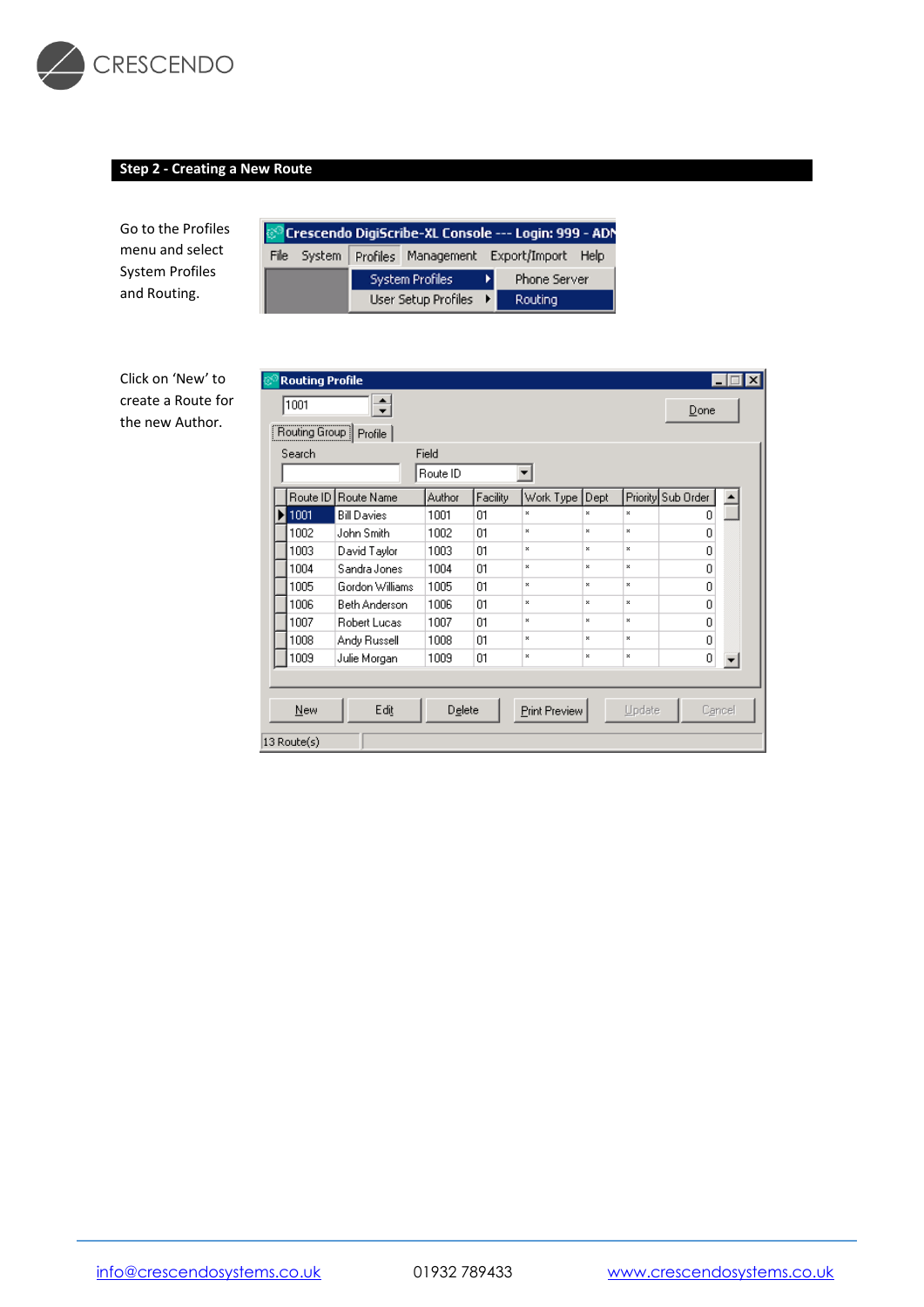

Ensure the Route ID, Route Name, Facility ID and Author ID are completed.

| <b>Add Routing Group</b> | l×             |
|--------------------------|----------------|
|                          | (Numeric only) |
|                          |                |
| l×                       |                |
| I×                       |                |
| ľ۴                       |                |
| I×                       |                |
| ŀ۰                       | <u>Ο</u> Κ     |
| Jо<br>싂                  | Cancel         |
|                          |                |

The Route Id should match the Author ID. Typically Facility will be 01 but check if multiple facilities are setup. Click on 'OK' when done.

| Add Routing Group |               |                |
|-------------------|---------------|----------------|
| Route ID          | 1011          | (Numeric only) |
| Route Name        | Dr Joe Bloggs |                |
| Facility ID       | 01            | .              |
| Speciality ID     | I×            |                |
| Work Type ID      | l×            |                |
| Author ID         | $\sqrt{1011}$ |                |
| Priority          | I×            | <u>Ο</u> Κ     |
| Sub Order         | Iо            | Cancel         |
|                   |               |                |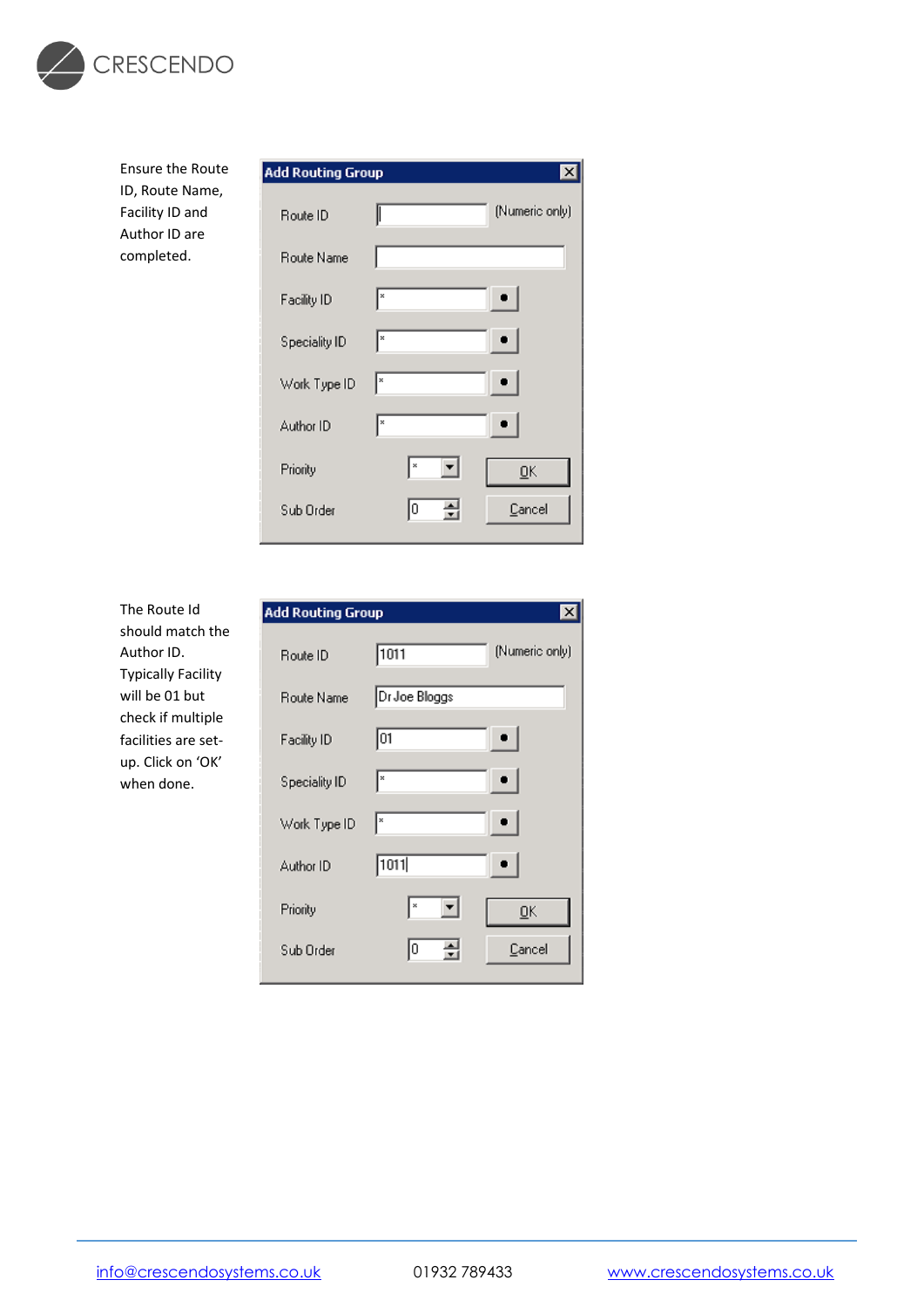

The new Route will appear in the list. Click on Done to close the Routing Profile box.

| <b>Routing Profile</b><br>×<br>$-1\Box$                           |                          |          |          |           |              |                           |                    |  |  |  |
|-------------------------------------------------------------------|--------------------------|----------|----------|-----------|--------------|---------------------------|--------------------|--|--|--|
| $\div$<br>1001<br>Done                                            |                          |          |          |           |              |                           |                    |  |  |  |
|                                                                   | Routing Group<br>Profile |          |          |           |              |                           |                    |  |  |  |
| Field<br>Search                                                   |                          |          |          |           |              |                           |                    |  |  |  |
|                                                                   |                          | Route ID |          |           |              |                           |                    |  |  |  |
| Route ID                                                          | Route Name               | Author   | Facility | Work Type | Dept         |                           | Priority Sub Order |  |  |  |
| 1001                                                              | <b>Bill Davies</b>       | 1001     | 01       | ×         | ×            | ×                         | 0                  |  |  |  |
| 1002                                                              | John Smith               | 1002     | 01       | ×         | ×            | ×                         | 0                  |  |  |  |
| 1003                                                              | David Taylor             | 1003     | 01       | ×         | ×            | $\boldsymbol{\mathsf{x}}$ | 0                  |  |  |  |
| 1004                                                              | Sandra Jones             | 1004     | 01       | ×         | ×            | ×                         | 0                  |  |  |  |
| 1005                                                              | Gordon Williams          | 1005     | 01       | ×         | ×            | ×                         | 0                  |  |  |  |
| 1006                                                              | Beth Anderson            | 1006     | 01       | ×         | $\mathbf{x}$ | ×                         | 0                  |  |  |  |
| 1007                                                              | Robert Lucas             | 1007     | 01       | ×         | ×            | ×                         | 0                  |  |  |  |
| 1008                                                              | Andy Russell             | 1008     | 01       | ×         | ×            | ×                         | 0                  |  |  |  |
| 1009                                                              | Julie Morgan             | 1009     | 01       | ×         | $\mathbf{x}$ | ×                         | 0                  |  |  |  |
| Edit<br>New<br>Delete<br>Update<br>Cancel<br><b>Print Preview</b> |                          |          |          |           |              |                           |                    |  |  |  |
| $13$ Route $(s)$                                                  |                          |          |          |           |              |                           |                    |  |  |  |

# **Step 3 - Assigning a new Route to Transcriptionist(s)**

| Go to the Profiles |      |        |                 |                     | Crescendo DigiScribe-XL Console --- Login: 999 - ADMI |
|--------------------|------|--------|-----------------|---------------------|-------------------------------------------------------|
| menu and select    | File | System | <b>Profiles</b> | Management          | Export/Import<br>Help                                 |
| User Setup         |      |        |                 | System Profiles     |                                                       |
| Profiles and       |      |        |                 | User Setup Profiles | Facility                                              |
| Transcriptionist.  |      |        |                 |                     | Author                                                |
|                    |      |        |                 |                     | Transcriptionist                                      |
|                    |      |        |                 |                     | User Group                                            |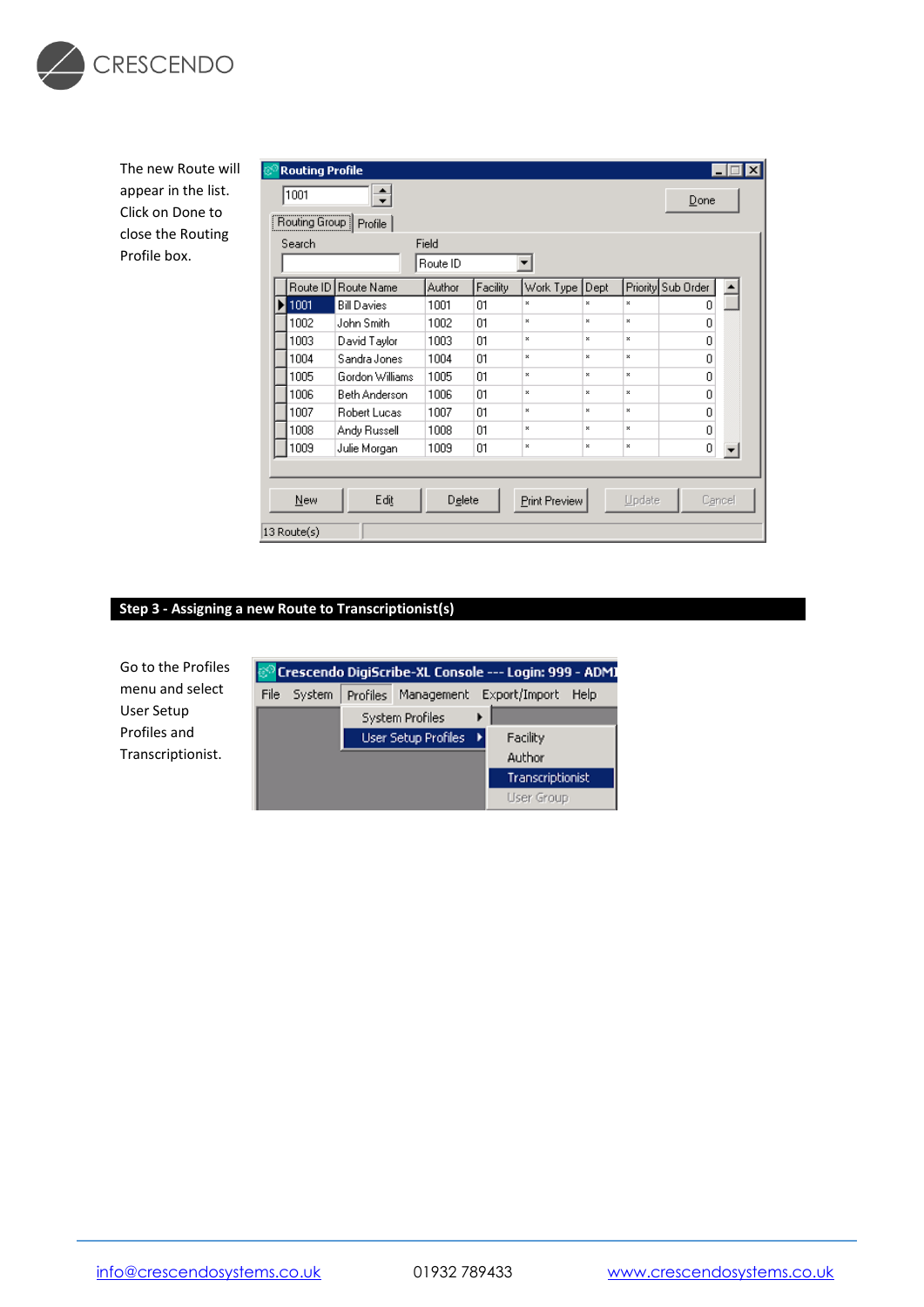

| Select the        |                            | <b>Transcriptionist Profile</b>                                                                                |                                 |                                   | $\blacksquare$ $\blacksquare$ $\times$ |
|-------------------|----------------------------|----------------------------------------------------------------------------------------------------------------|---------------------------------|-----------------------------------|----------------------------------------|
| required          | Tran ID                    |                                                                                                                |                                 |                                   |                                        |
| Transcriptionist. | 2001 - Transcriptionist 1, |                                                                                                                |                                 | $Q$ lone                          | Done                                   |
|                   |                            | Transcriptionist Dictation Profile   Personal Info   Privileges   Routing   Off Site   Mail / Alert   Security |                                 |                                   |                                        |
|                   | Search                     | Field                                                                                                          |                                 | Voice                             | <b>AutoText</b>                        |
|                   |                            |                                                                                                                | Tran ID<br>$\blacktriangledown$ |                                   |                                        |
|                   | Tran ID                    | Last Name                                                                                                      | First Name                      | Sup ID Windows User Trusted Alias |                                        |
|                   | 2001<br>٠                  | Transcriptionist 1                                                                                             |                                 | 999                               |                                        |
|                   | 999                        | ADMIN ACCOUNT                                                                                                  | CRESCENDO                       |                                   |                                        |
|                   |                            |                                                                                                                |                                 |                                   |                                        |
|                   |                            |                                                                                                                |                                 |                                   |                                        |
|                   |                            |                                                                                                                |                                 |                                   |                                        |
|                   |                            |                                                                                                                |                                 |                                   |                                        |
|                   |                            |                                                                                                                |                                 |                                   |                                        |
|                   |                            |                                                                                                                |                                 |                                   |                                        |
|                   |                            |                                                                                                                |                                 |                                   |                                        |
|                   |                            |                                                                                                                |                                 |                                   |                                        |
|                   |                            |                                                                                                                |                                 |                                   |                                        |
|                   |                            |                                                                                                                |                                 |                                   | $\overline{\phantom{a}}$               |
|                   |                            |                                                                                                                |                                 |                                   |                                        |
|                   | New                        | Edit                                                                                                           | Delete<br>Print Preview         | Update                            | Cancel                                 |
|                   | 2 Transcriptionist(s)      |                                                                                                                |                                 |                                   |                                        |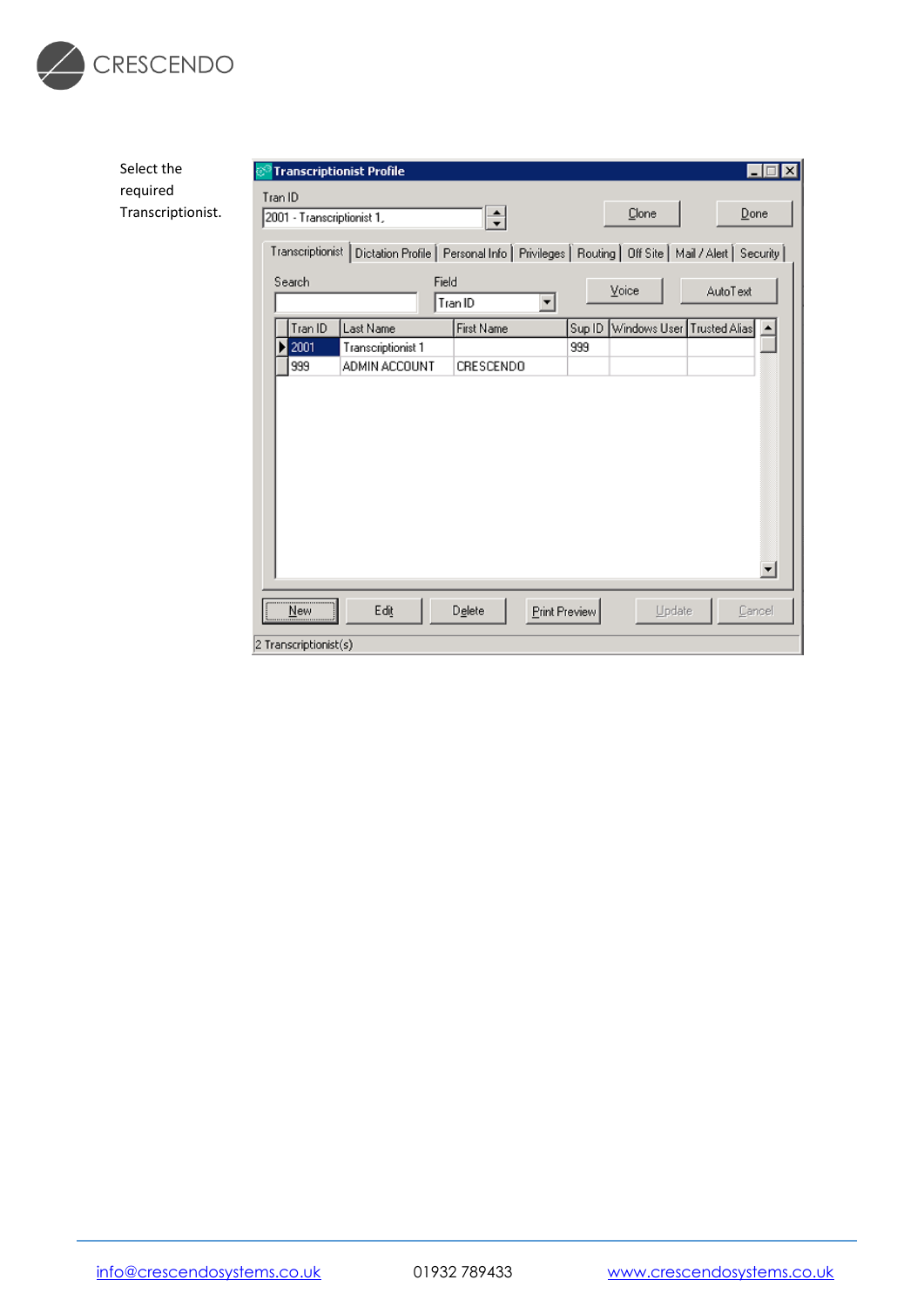

Go to the Routing tab and click on 'Add'.

| Tran ID<br>2001 Transcriptionist 1, | <b>Transcriptionist Profile</b>                     |              |  | ا تا ا - ا<br>Done<br>Clone<br>Transcriptionist   Dictation Profile   Personal Info   Privileges   Routing   Off Site   Mail / Alert   Security | Ιx |  |
|-------------------------------------|-----------------------------------------------------|--------------|--|-------------------------------------------------------------------------------------------------------------------------------------------------|----|--|
| Search<br>ID                        | Name                                                | Field<br>ID. |  | <b>区</b> Enable Grouping<br>1001 - Dr 1<br>$1002 - Dr2$                                                                                         |    |  |
| 1001                                | Dr 1                                                |              |  | 1003 - Dr 3                                                                                                                                     |    |  |
| 1002                                | Dr 2                                                |              |  | $1004 - Dr4$<br>$1005 - Dr5$                                                                                                                    |    |  |
| 1003                                | Dr3                                                 |              |  | $1006 - Dr 6$                                                                                                                                   |    |  |
| 1004                                | Dr 4                                                |              |  | 1007 - Dr 7<br>$1008 - Dr 8$                                                                                                                    |    |  |
| 1005                                | Dr 5                                                |              |  | $1009 - Dr 9$                                                                                                                                   |    |  |
| 1006                                | Dr 6                                                |              |  | $1010 - Dr 10$                                                                                                                                  |    |  |
| 1007                                | Dr 7                                                |              |  |                                                                                                                                                 |    |  |
| 1008                                | Dr 8                                                |              |  |                                                                                                                                                 |    |  |
| 1009                                | Dr 9                                                |              |  |                                                                                                                                                 |    |  |
| <b>LOSO</b>                         | $n \rightarrow n$                                   |              |  |                                                                                                                                                 |    |  |
| Add                                 | Remove                                              |              |  |                                                                                                                                                 |    |  |
| $New$                               | Edit<br>Delete<br>Update<br>Cancel<br>Print Preview |              |  |                                                                                                                                                 |    |  |
| $2$ Transcriptionist $(s)$          |                                                     |              |  |                                                                                                                                                 |    |  |

| The Routing List |
|------------------|
| will appear.     |

| Search | Field<br>Route ID   | ▾▏        |             |                          |                       |             |  |
|--------|---------------------|-----------|-------------|--------------------------|-----------------------|-------------|--|
| М<br>⊲ | ►   ►⊢              |           |             |                          |                       |             |  |
|        | Route ID Route Name | Author ID | Facility ID | Special Rept ID Priority |                       |             |  |
| 1001   | Dr 1                | 1001      | 01          | ×                        | ×                     | ×           |  |
| 1002   | Dr 2                | 1002      | 01          | ×                        | $\pmb{\times}$        | $\rm _{2L}$ |  |
| 1003   | Dr 3                | 1003      | 01          | ×                        | ×                     | $\rm x$     |  |
| 1004   | Dr 4                | 1004      | 01          | ×                        | $\boldsymbol{\times}$ | $\rm x$     |  |
| 1005   | Dr 5                | 1005      | 01          | ×                        | ×                     | ×           |  |
| 1006   | Dr 6                | 1006      | 01          | $\rm x$                  | $\pmb{\times}$        | ×           |  |
| 1007   | Dr 7                | 1007      | 01          | ×                        | ×                     | ×           |  |
| 1008   | Dr 8                | 1008      | 01          | ×                        | ×                     | ×           |  |
| 1009   | Dr 9                | 1009      | 01          | ×                        | $\pmb{\times}$        | ×           |  |
| 1010   | Dr 10               | 1010      | 01          | ×                        | ×                     | $\rm x$     |  |
|        |                     |           |             |                          |                       |             |  |
|        |                     | Add Group |             | ₫k                       |                       | Cancel      |  |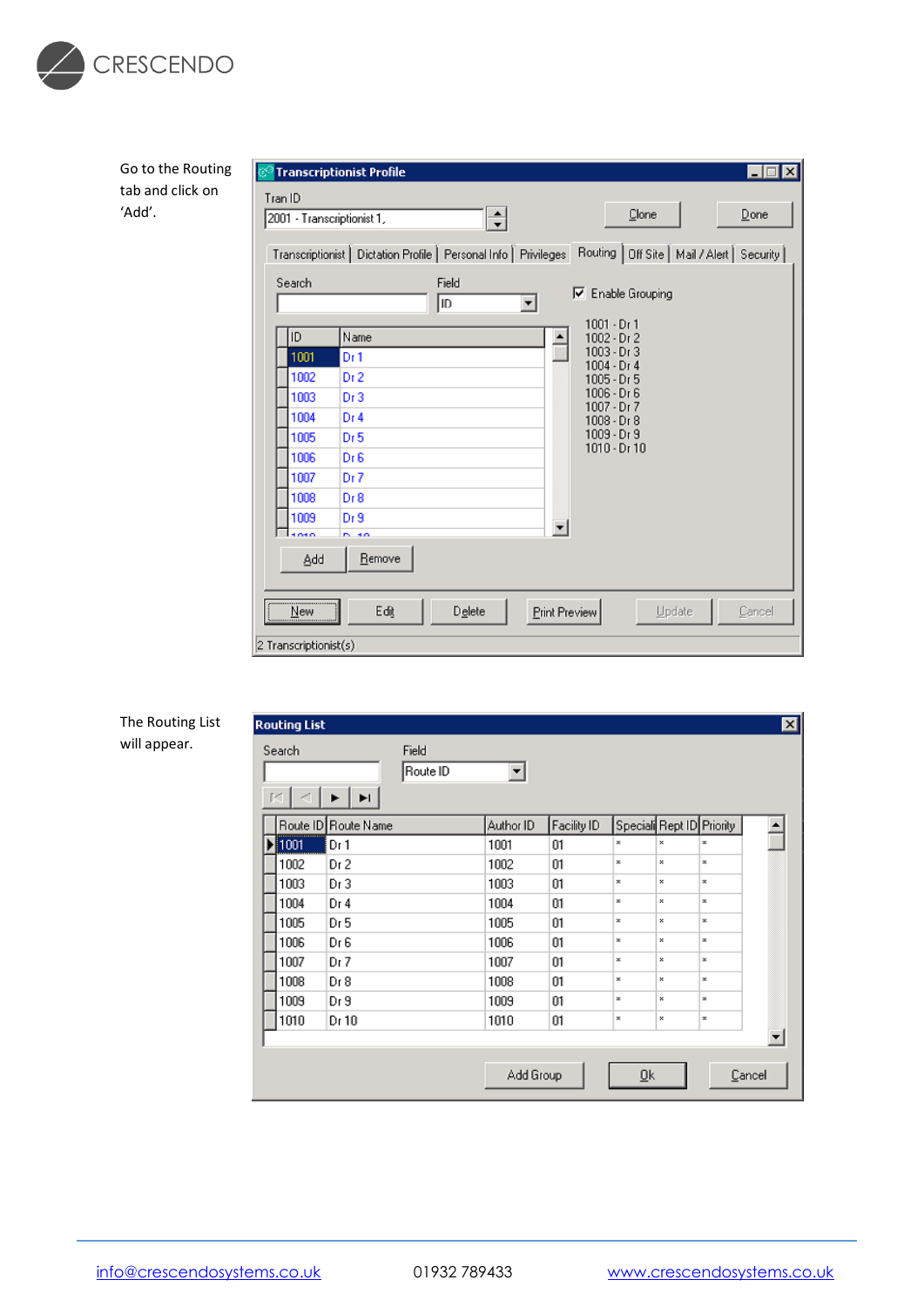

Select the new Route and click on 'OK'.

|                            | <b>Routing List</b> |                     |                   |           |             |                          |                       |                | 図                |
|----------------------------|---------------------|---------------------|-------------------|-----------|-------------|--------------------------|-----------------------|----------------|------------------|
| Search                     |                     |                     | Field<br>Route ID | ▾╎        |             |                          |                       |                |                  |
| н                          |                     | H.<br>►             |                   |           |             |                          |                       |                |                  |
|                            |                     | Route ID Route Name |                   | Author ID | Facility ID | Special Rept ID Priority |                       |                | $\blacktriangle$ |
|                            | 1002                | Dr 2                |                   | 1002      | 01          | ×                        | ×                     | ×              |                  |
|                            | 1003                | Dr 3                |                   | 1003      | 01          | ×                        | ×                     | $\rm ^{\rm x}$ |                  |
|                            | 1004                | Dr 4                |                   | 1004      | 01          | ×                        | ×                     | $\rm ^{2}$     |                  |
|                            | 1005                | Dr 5                |                   | 1005      | 01          | ×                        | ×                     | $\mathbf x$    |                  |
|                            | 1006                | Dr 6                |                   | 1006      | 01          | ×                        | $\boldsymbol{\times}$ | $\mathbf{x}$   |                  |
|                            | 1007                | Dr 7                |                   | 1007      | 01          | ×                        | $\pmb{\times}$        | ×              |                  |
|                            | 1008                | Dr 8                |                   | 1008      | 01          | ×                        | ×                     | $\rm _{2C}$    |                  |
|                            | 1009                | Dr 9                |                   | 1009      | 01          | ×                        | ×                     | $\rm _{2C}$    |                  |
|                            | 1010                | Dr 10               |                   | 1010      | 01          | $\mathbf{x}$             | ×                     | $\rm x$        |                  |
| $\blacktriangleright$ 1011 |                     | Joe Bloggs          |                   | 1011      | O1          | ×                        | $\mathbf x$           | ×              |                  |
|                            |                     |                     |                   |           |             |                          |                       |                |                  |
|                            |                     |                     |                   | Add Group |             | <u>O</u> k               |                       | Cancel         |                  |

The new Route will now appear in the Routing table for the selected Transcriptionist.

|                                     | <b>Transcriptionist Profile</b> |                   |               |                                                                                                                  | $\blacksquare$ $\blacksquare$ $\times$ |
|-------------------------------------|---------------------------------|-------------------|---------------|------------------------------------------------------------------------------------------------------------------|----------------------------------------|
| Tran ID<br>2001 Transcriptionist 1, |                                 |                   |               | Clone                                                                                                            | Done                                   |
|                                     |                                 |                   |               | Transcriptionist   Dictation Profile   Personal Info   Privileges   Routing   Off Site   Mail / Alert   Security |                                        |
| Search                              |                                 | Field<br> ID<br>▼ |               | $\nabla$ Enable Grouping                                                                                         |                                        |
| ID                                  | Name                            |                   |               | $1001 - Dr1$<br>$1002 - Dr2$                                                                                     |                                        |
| 1003                                | Dr3                             |                   |               | $1003 - Dr3$                                                                                                     |                                        |
| 1004                                | Dr 4                            |                   |               | 1004 - Dr 4<br>$1005 - Dr 5$                                                                                     |                                        |
| 1005                                | Dr 5                            |                   |               | $1006 - Dr 6$                                                                                                    |                                        |
| 1006                                | Dr 6                            |                   |               | $1007 - Dr7$<br>$1008 - Dr 8$                                                                                    |                                        |
| 1007                                | Dr 7                            |                   |               | $1009 - Dr9$                                                                                                     |                                        |
| 1008                                | Dr 8                            |                   |               | $1010 - Dr 10$                                                                                                   |                                        |
| 1009                                | Dr9                             |                   |               |                                                                                                                  |                                        |
| 1010                                | Dr10                            |                   |               |                                                                                                                  |                                        |
| 1011                                | Joe Bloggs                      |                   |               |                                                                                                                  |                                        |
| Add<br>New                          | Remove<br>Edit                  | Delete            | Print Preview | <b>Update</b>                                                                                                    | Cancel                                 |
| 2 Transcriptionist(s)               |                                 |                   |               |                                                                                                                  |                                        |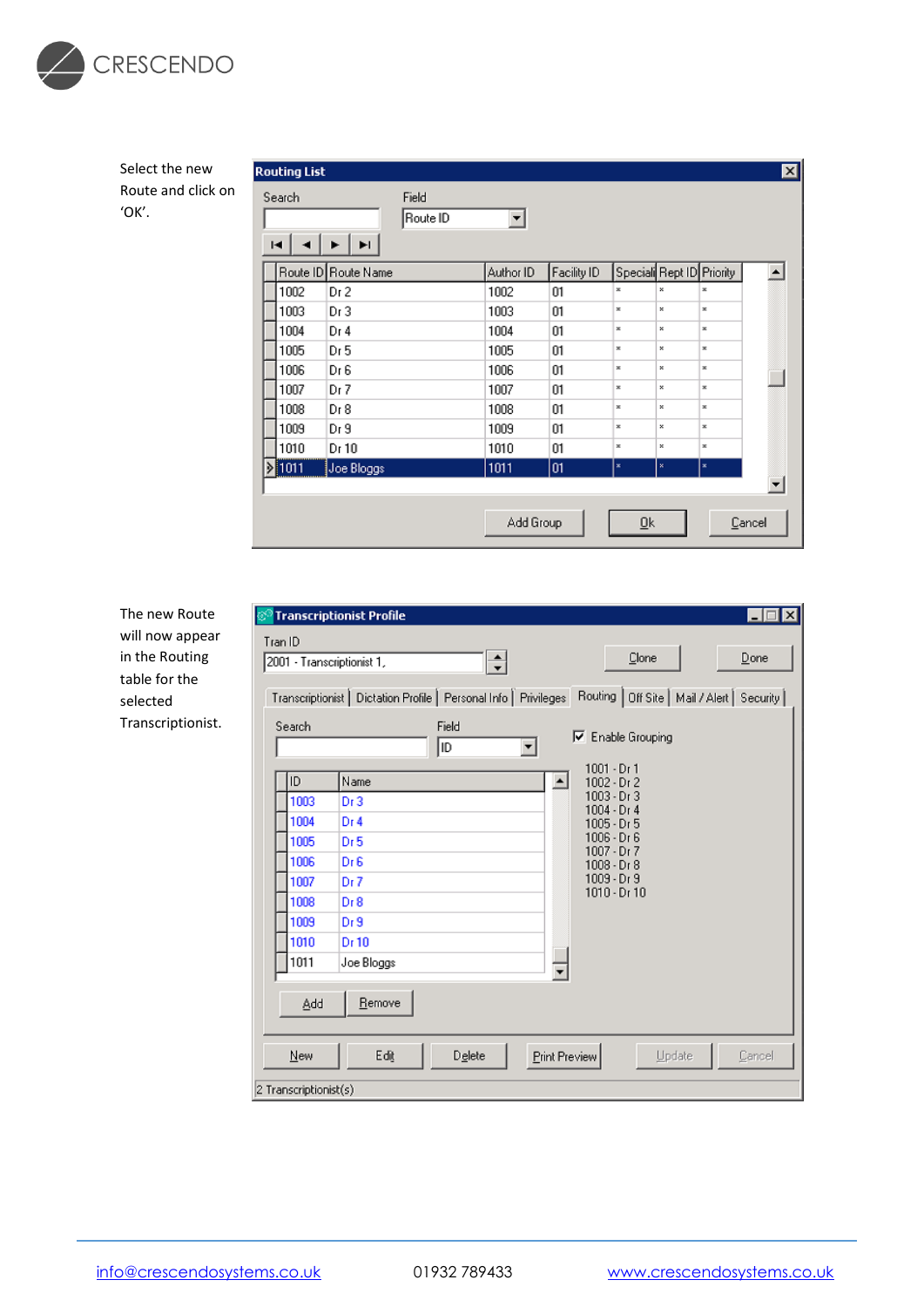

Select all the Author ID Routes by selecting the first and holding down the <SHIFT> key and selecting the last and rightclick with mouse and select Group.

This will re-group the Routes including the new Route. Click on 'Update' to save changes.

| Tran ID                    | <b>Transcriptionist Profile</b><br>Ιx<br>Done<br>Clone<br>2001 - Transcriptionist 1,                                                                                      |
|----------------------------|---------------------------------------------------------------------------------------------------------------------------------------------------------------------------|
| Search                     | Transcriptionist   Dictation Profile   Personal Info   Privileges   Routing   Off Site   Mail / Alert   Security  <br>Field<br>Enable Grouping<br>⊽<br>ID<br>$1001 - Dr1$ |
| ID                         | Name<br>$1002 - Dr2$                                                                                                                                                      |
| 1003                       | $1003 - Dr3$<br>Dr 3                                                                                                                                                      |
| 1004                       | $1004 - Dr4$<br>Dr 4<br>$1005 - Dr5$                                                                                                                                      |
| 1005                       | $1006 - Dr 6$<br>Dr 5                                                                                                                                                     |
| 1006                       | $1007 - Dr7$<br>Dr 6<br>$1008 - Dr 8$                                                                                                                                     |
| 1007                       | $1009 - Dr 9$<br>Dr 7                                                                                                                                                     |
| 1008                       | $1010 - Dr 10$<br>Dr 8                                                                                                                                                    |
| 1009                       | Dr 9.                                                                                                                                                                     |
| 1010                       | Dr10                                                                                                                                                                      |
| 1011                       | Joe Bloggs<br>Group                                                                                                                                                       |
| Add                        | Remove                                                                                                                                                                    |
| New                        | Edit<br>Delete<br>Update<br>Cancel<br><b>Print Preview</b>                                                                                                                |
| $2$ Transcriptionist $(s)$ |                                                                                                                                                                           |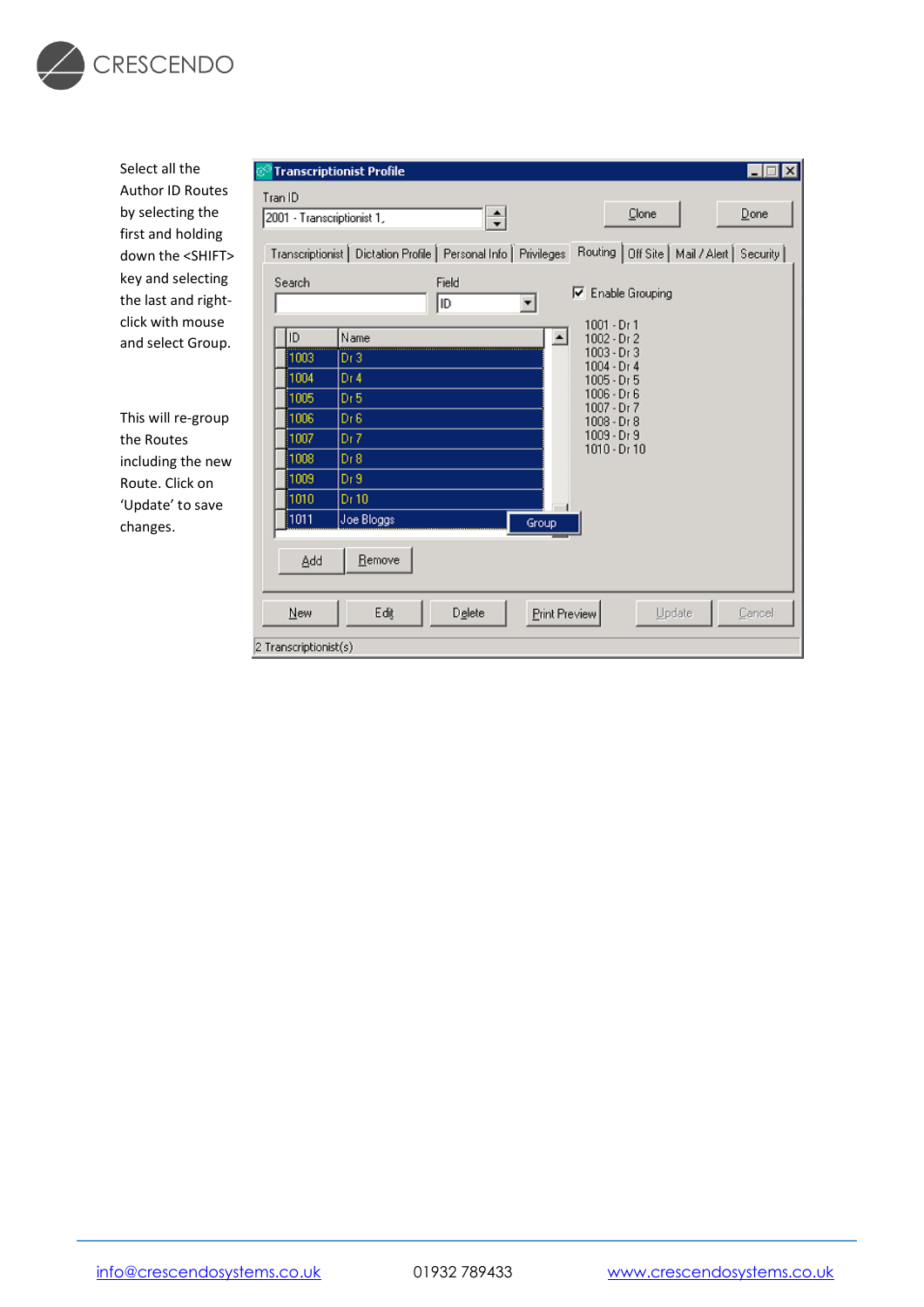

The Routing table is now updated. Click on 'Done' to close the Transcriptionist Profile box.

| Search | Transcriptionist   Dictation Profile   Personal Info   Privileges   Routing   Off Site   Mail / Alert   Security  <br>Field<br>ID. | Enable Grouping<br>⊽.               |  |
|--------|------------------------------------------------------------------------------------------------------------------------------------|-------------------------------------|--|
| ID     | Name                                                                                                                               | $1001 - D_1 1$<br>$1002 - Dr2$      |  |
| 1003   | Dr3                                                                                                                                | $1003 - Dr3$                        |  |
| 1004   | Dr 4                                                                                                                               | $1004 - Dr4$<br>$1005 - Dr5$        |  |
| 1005   | Dr 5                                                                                                                               | $1006 - Dr 6$                       |  |
| 1006   | Dr 6                                                                                                                               | $1007 - Dr7$<br>$1008 - Dr 8$       |  |
| 1007   | Dr7                                                                                                                                | $1009 - Dr 9$                       |  |
| 1008   | Dr 8                                                                                                                               | $1010 - Dr 10$<br>1011 - Joe Bloggs |  |
| 1009   | Dr 9                                                                                                                               |                                     |  |
| 1010   | Dr10                                                                                                                               |                                     |  |
| 1011   | Joe Bloggs                                                                                                                         |                                     |  |
| Add    | Remove                                                                                                                             |                                     |  |

Repeat the steps in this section for any other Transcriptionist(s).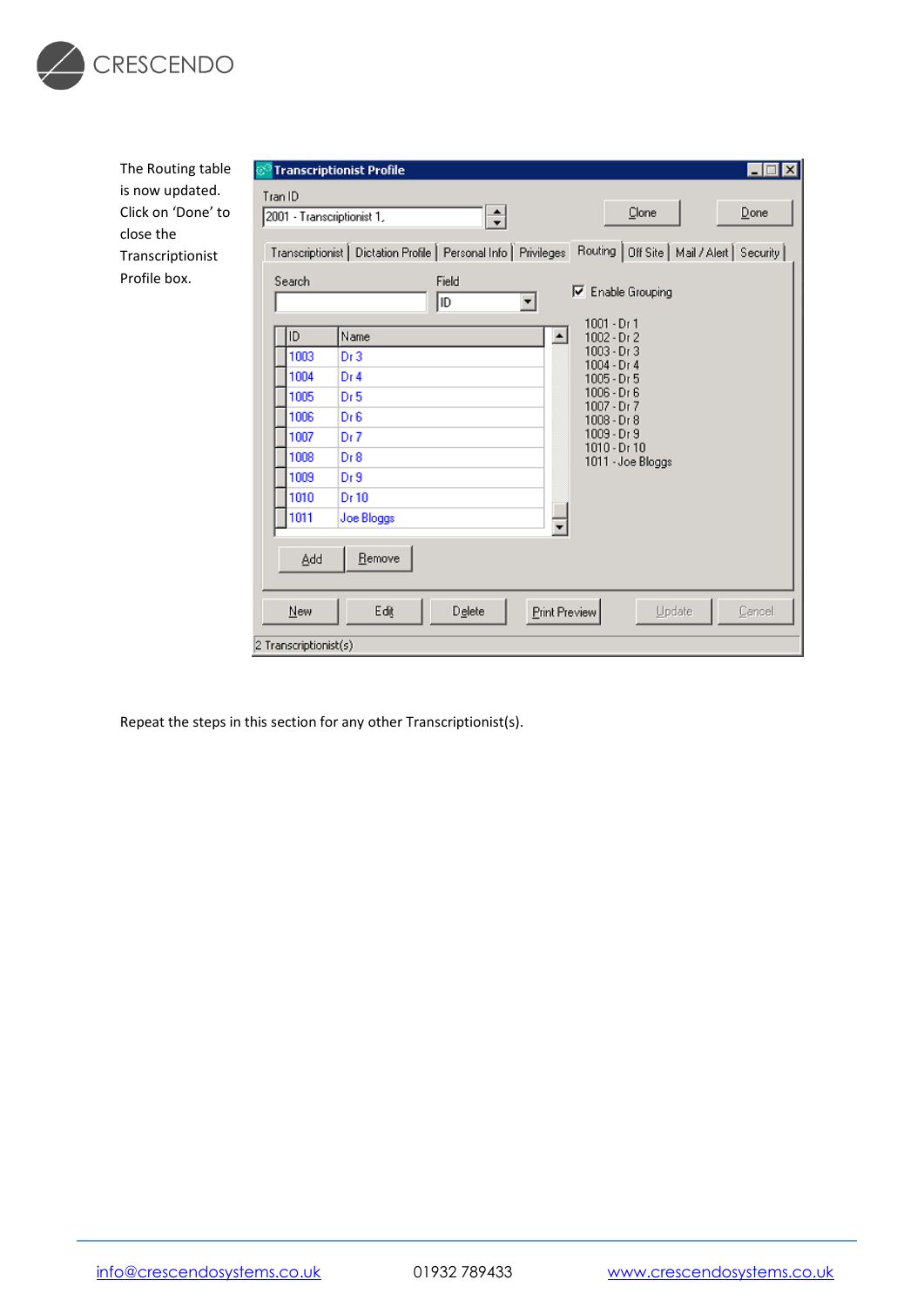

### **Step 4 - Amending Route(s) for an Author**

| Go back to the     | <b>Author Profile</b><br>l-I⊡I×                                                                                      |
|--------------------|----------------------------------------------------------------------------------------------------------------------|
| Author Profile     | Author ID                                                                                                            |
| and select the     | ÷<br>$1001 - Dr1$ ,<br>Clone<br>Done                                                                                 |
| 'Dictation         | Dictation Profile   Personal Info   Facility List   Mail / Alert   Security   Dragon  <br>Author                     |
| Profile' tab.      | Route ID: 1001<br>DigiService-IP  V  ●  <br>DigiDictate-PC<br>DigiDictate-IP <b>I</b><br>DigiDictate-CE<br>$\bullet$ |
|                    | DigiDictate-IP refresh:<br>min. Send scheduling:<br>Use Centro<br>п<br>Job Routing                                   |
|                    | Route ID Route Nam<br>Enable Interactive SP mode<br>г<br>Inherit Previous Level<br>⊽                                 |
| The new Author     | 1001<br>Dr1<br>Purge immediately                                                                                     |
|                    | Time difference 0:00<br>÷l<br>Allow instant dictation<br>days<br>Purge Voice after   0                               |
| will have an       | г<br>Silence compression<br>싂<br>싚<br>Idle Timeout <sup>10</sup><br>Volume <sup>0</sup>                              |
| incorrect Route    | Voice Storage Format                                                                                                 |
| assigned, click on | 싂<br>Session Max. 0<br>Speed <sup>1</sup><br>$\blacktriangledown$<br>PCM 11 KHz Mono 16 Bit                          |
| 'Remove' to        | Alt. Voice Storage Format<br>Suspend Queue <sup>0</sup><br>슼<br>싚<br>Dictation Max. 0                                |
|                    | PCM 16 KHz Mono 16 Bit<br>$\overline{\phantom{a}}$<br>$\rightarrow$                                                  |
| delete the         | Play Header<br>Keypad<br>Prompt Sequence (PC)<br>Add<br>Remove                                                       |
| existing Route.    | $\overline{\mathbf{v}}$<br>Integration [1]                                                                           |
|                    | VoiceBar Configuration<br>Prompt Sequence<br>Locate (PC)<br>Locate                                                   |
|                    | Author<br>Integration [1]<br>$\overline{\phantom{a}}$                                                                |
|                    |                                                                                                                      |
|                    | Edit<br>Delete<br>Cancel<br>New<br><b>Print Preview</b><br>Update                                                    |
|                    | 11 Author(s)                                                                                                         |

| Click on 'Add' to<br>add the New<br>Route. | <b>Author Profile</b><br>$\Box$ o $\Box$<br>Author ID<br>÷<br>$1001 - Dr 1,$<br>Clone<br>Done                            |
|--------------------------------------------|--------------------------------------------------------------------------------------------------------------------------|
|                                            | Dictation Profile   Personal Info   Facility List   Mail / Alert   Security   Dragon  <br>Author                         |
|                                            | Route ID: 1001   •<br>DigiDictate-IP <b>I</b><br>DigiService-IP   ●  <br>DigiDictate-PC<br>DigiDictate-CE                |
|                                            | Io.<br>min. Send scheduling:<br>DigiDictate-IP refresh:<br>п<br>Use Centro<br>П<br>Job Routing                           |
|                                            | Route ID Route Nam<br>Enable Interactive SP mode<br><b>V</b> Inherit Previous Level                                      |
|                                            | Purge immediately<br>г                                                                                                   |
|                                            | Time difference 0:00<br>$\Rightarrow$<br>Allow instant dictation<br>쉽 days<br>Purge Voice after 0                        |
|                                            | г<br>Silence compression<br>싚<br>Volume <sup>0</sup><br>싂<br>Idle Timeout 0                                              |
|                                            | Voice Storage Format<br>싚<br>싂<br>Session Max. 0<br>Speed <sup>0</sup><br>$\blacktriangledown$<br>PCM 11 KHz Mono 16 Bit |
|                                            | Alt. Voice Storage Format                                                                                                |
|                                            | 싚<br>Suspend Queue <sup>0</sup><br>슬<br>Dictation Max. 0<br>PCM 16 KHz Mono 16 Bit<br>▼<br>$\blacktriangleright$         |
|                                            | Play Header<br>Keypad<br>Prompt Sequence (PC)                                                                            |
|                                            | Add<br>$B$ emove<br>$\overline{\phantom{a}}$<br><b>IV</b><br>Integration [1]                                             |
|                                            | Locate (PC)<br>VoiceBar Configuration<br>Prompt Sequence<br>Locate                                                       |
|                                            | E<br>Integration (1)<br>Author                                                                                           |
|                                            |                                                                                                                          |
|                                            | Edit<br>New<br>Delete<br>Cancel<br>Print Preview<br>Update                                                               |
|                                            | 11 Author(s)                                                                                                             |

Repeat the steps for adding a Route using the Routing List (see: Adding New route to Transcriptionist).